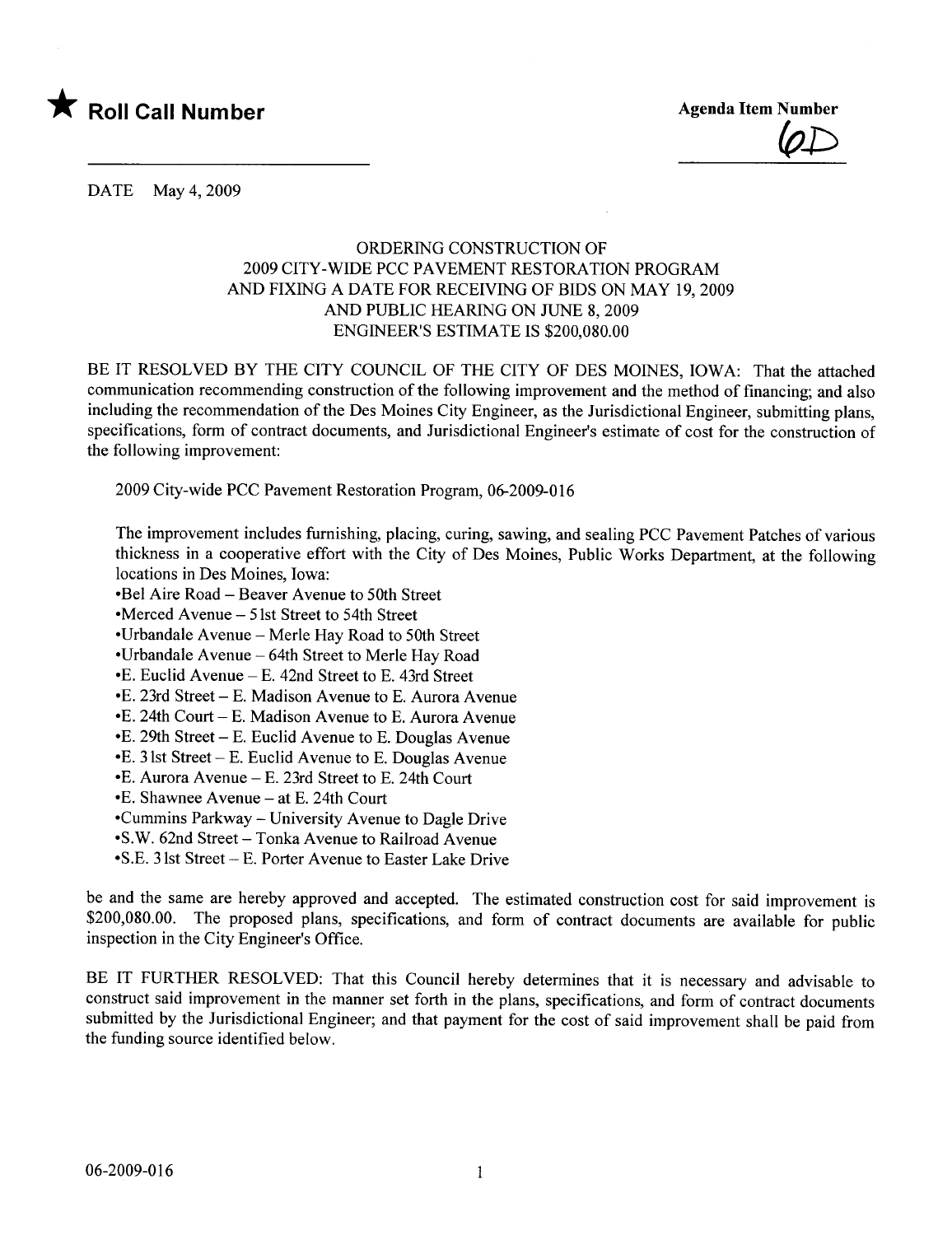



#### DATE May 4, 2009

BE IT FURTHER RESOLVED: That a public hearing on said plans, specifications, form of contract documents, and Jurisdictional Engineer's estimate of construction cost for said improvement be held in the City Council Chambers, 2nd Floor, City Hall, 400 Robert D. Ray Drive, Des Moines, Iowa, at 5:00 p.m. on June 8, 2009, at which time this Council will consider any objections offered thereto or to the making of said improvement.

BE IT FURTHER RESOLVED: That proposals will be received by the City of Des Moines, at the office of the City Clerk until 11 :00 a.m. on May 19, 2009, for the construction of said improvement, and the taking of bids in the manner required by law. Proposals received will be opened at a public meeting presided over by the Jurisdictional Engineer in the City Council Chambers, 2nd Floor, City Hall, 400 Robert D. Ray Drive, Des Moines, Iowa, at 11:00 a.m. on May 19, 2009, after which the bids together with a bid tabulation and recommendation of the Jurisdictional Engineer wil be presented to the City Council at its next meeting for action thereon.

BE IT FURTHER RESOLVED: That an appropriate Notice to Bidders and Notice of Public Hearing for said improvement be published in the Des Moines Register as provided and directed by Chapter 26 and/or 314, Code of Iowa.

(City Council Communication Number  $09.289$  attached.)

Moved by to adopt.

FORM APPROVED:

Kathleen Vanderpool Deputy City Attorney

**NDS AVAILABLE** Club W Lly

Allen McKinley Des Moines Finance Director

Funding Source: 2009-2010 CIP, Page Street-8, Concrete Paving Restoration Program - Public Works, STR102, Being:

\$200,080 in Fiscal Year 2009-2010 G. O. Bonds to be issued.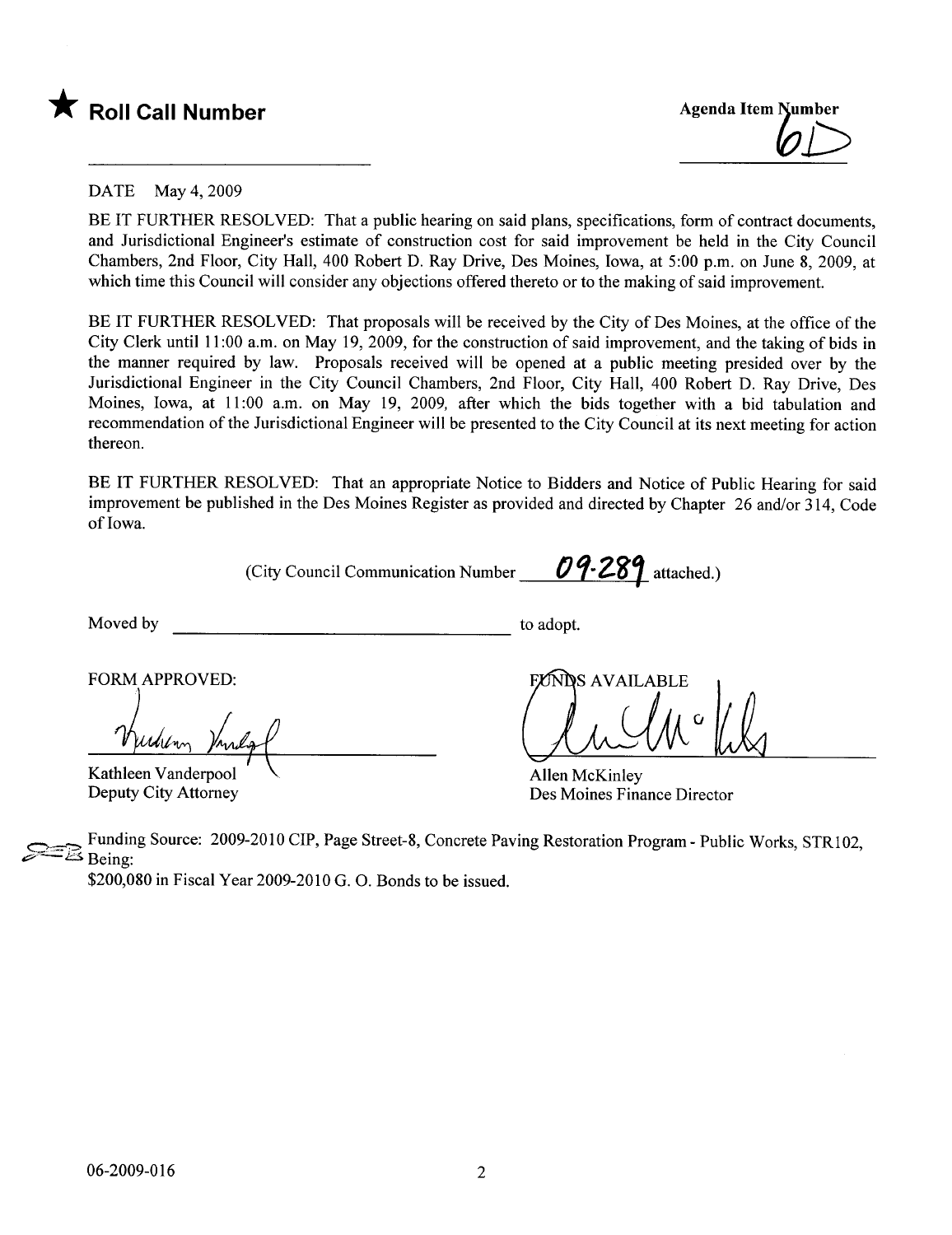# Roll Call Number

Date \_\_\_\_\_.\_\_M.a.yA-'.iQQ9............\_\_

Agenda Item Number

| <b>COUNCIL ACTION</b> | <b>YEAS</b> | <b>NAYS</b> | <b>PASS</b> | <b>ABSENT</b>   | <b>CERTIFICATE</b>                                                                                   |  |  |  |  |
|-----------------------|-------------|-------------|-------------|-----------------|------------------------------------------------------------------------------------------------------|--|--|--|--|
| <b>COWNIE</b>         |             |             |             |                 |                                                                                                      |  |  |  |  |
| <b>COLEMAN</b>        |             |             |             |                 | I, DIANE RAUH, City Clerk of said City hereby                                                        |  |  |  |  |
| <b>HENSLEY</b>        |             |             |             |                 | certify that at a meeting of the City Council of<br>said City of Des Moines, held on the above date, |  |  |  |  |
| <b>KIERNAN</b>        |             |             |             |                 | among other proceedings the above was adopted.                                                       |  |  |  |  |
| <b>MAHAFFEY</b>       |             |             |             |                 |                                                                                                      |  |  |  |  |
| <b>MEYER</b>          |             |             |             |                 | IN WITNESS WHEREOF, I have hereunto set my                                                           |  |  |  |  |
| <b>VLASSIS</b>        |             |             |             |                 | hand and affixed my seal the day and year first<br>above written.                                    |  |  |  |  |
| <b>TOTAL</b>          |             |             |             |                 |                                                                                                      |  |  |  |  |
| <b>MOTION CARRIED</b> |             |             |             | <b>APPROVED</b> |                                                                                                      |  |  |  |  |
|                       |             |             |             |                 |                                                                                                      |  |  |  |  |
|                       |             |             |             |                 |                                                                                                      |  |  |  |  |
| <b>Mayor</b>          |             |             |             |                 | <b>City Clerk</b>                                                                                    |  |  |  |  |
|                       |             |             |             |                 |                                                                                                      |  |  |  |  |
|                       |             |             |             |                 |                                                                                                      |  |  |  |  |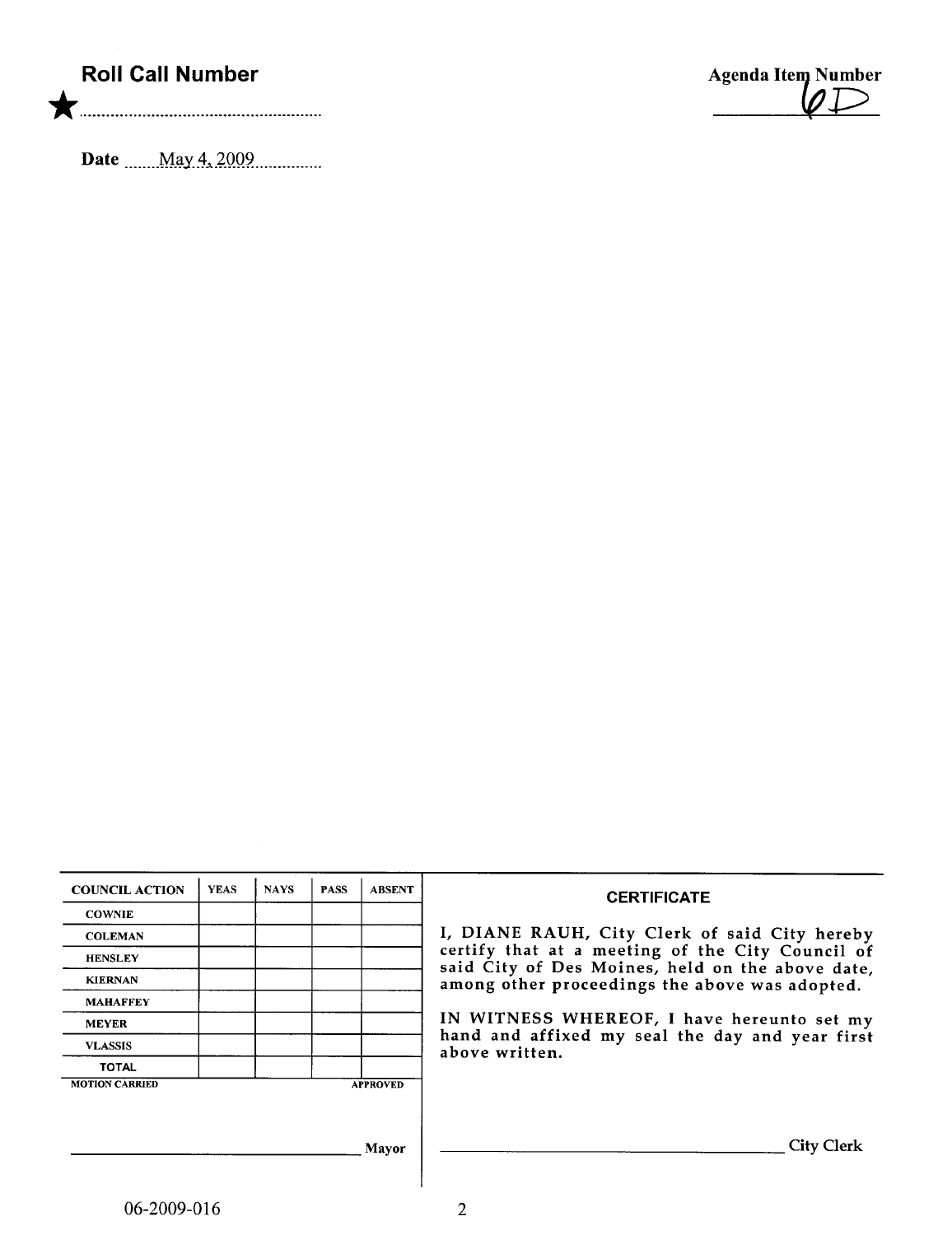

15-APR-2009 13:44 T:\ENG\Design\06\2009\016\Drawings\Loo\_Map\ward1.dgn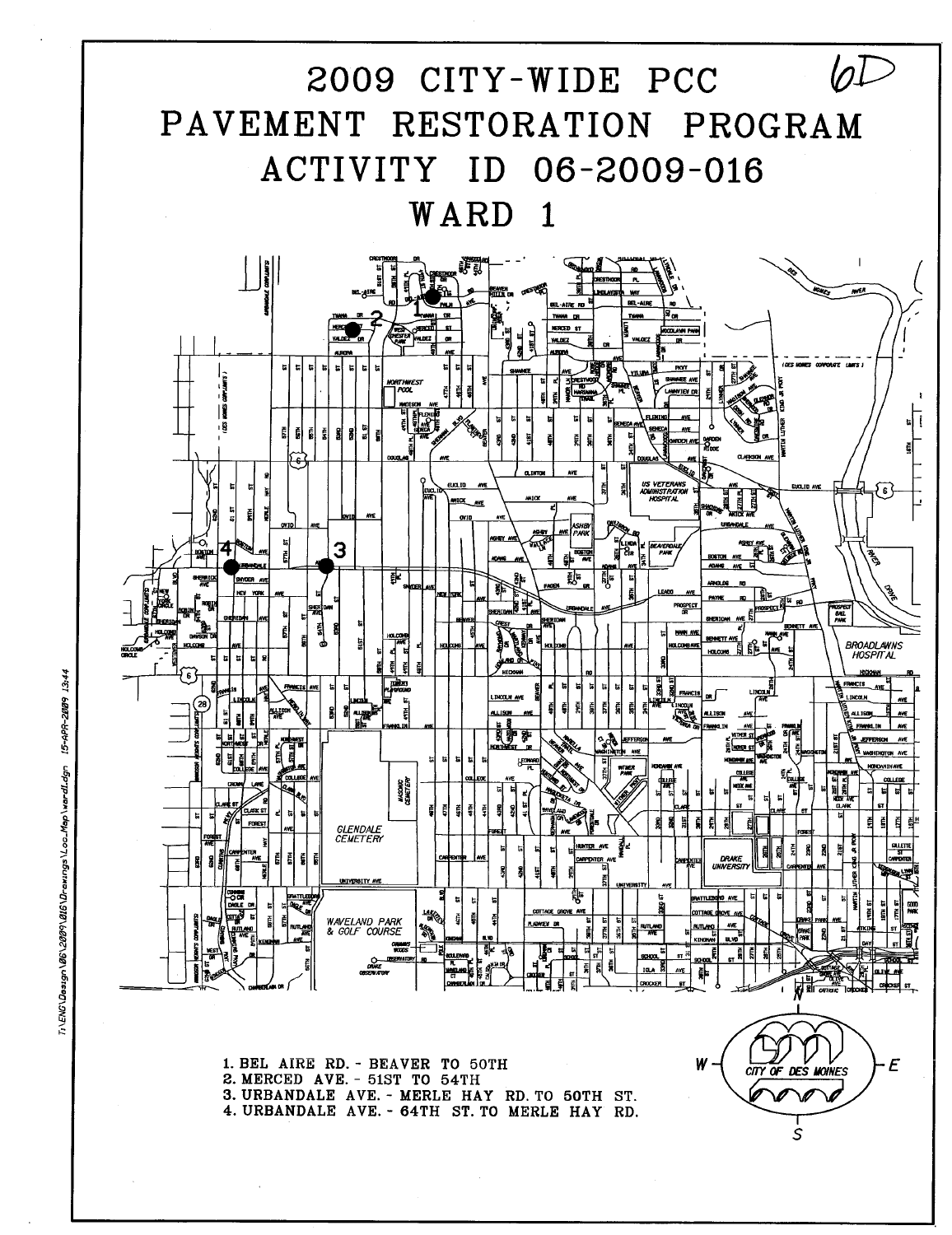

20-APR-2009 08:36 T:\ENG\Des1gn\06\2009\016\Drew1ngs\Loc\_Map\ward2.dgn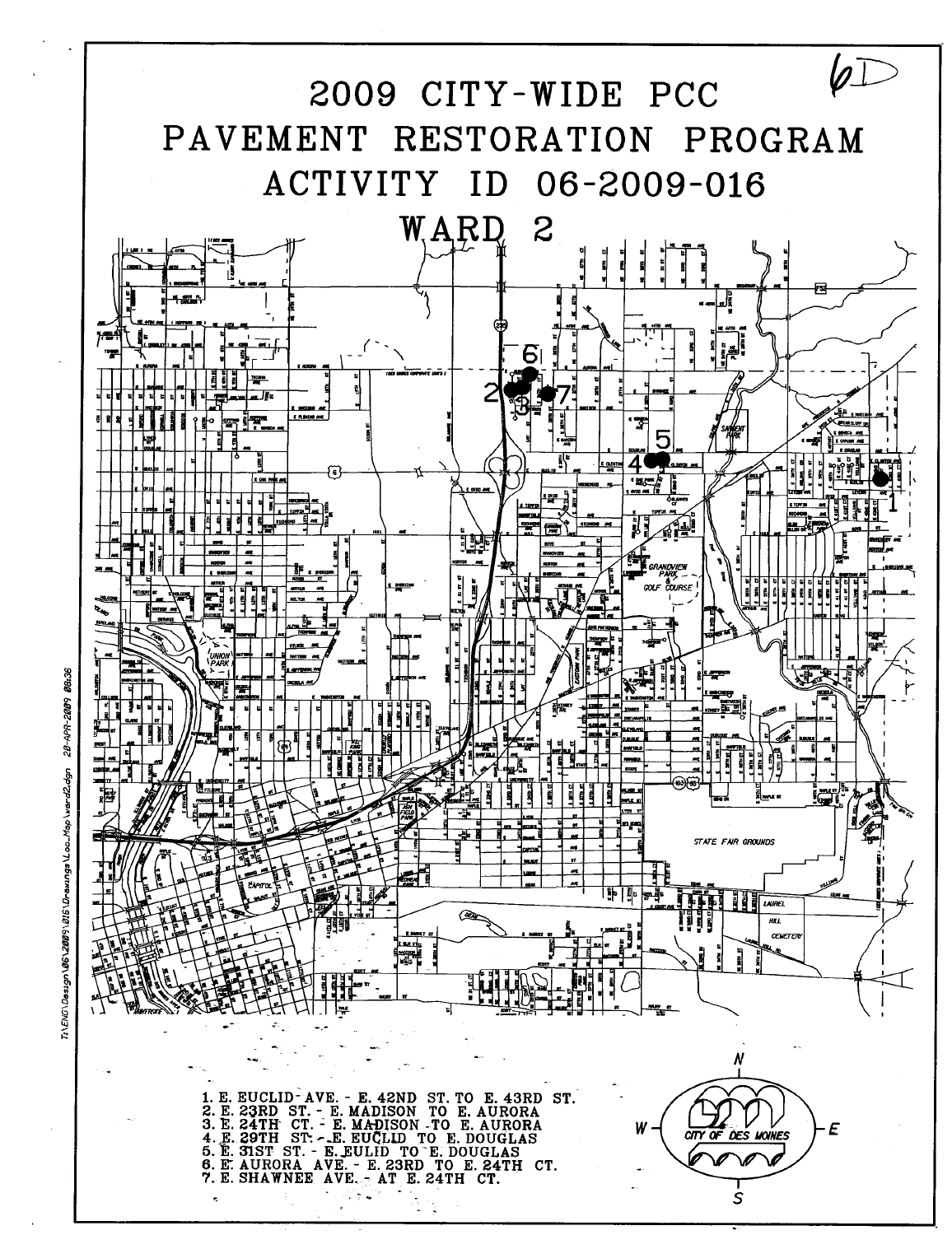

15-APR-2009 Ti \ENG\Des1gn \Ø6\2009\016\Drawings \Loo\_Map \ward3.dgn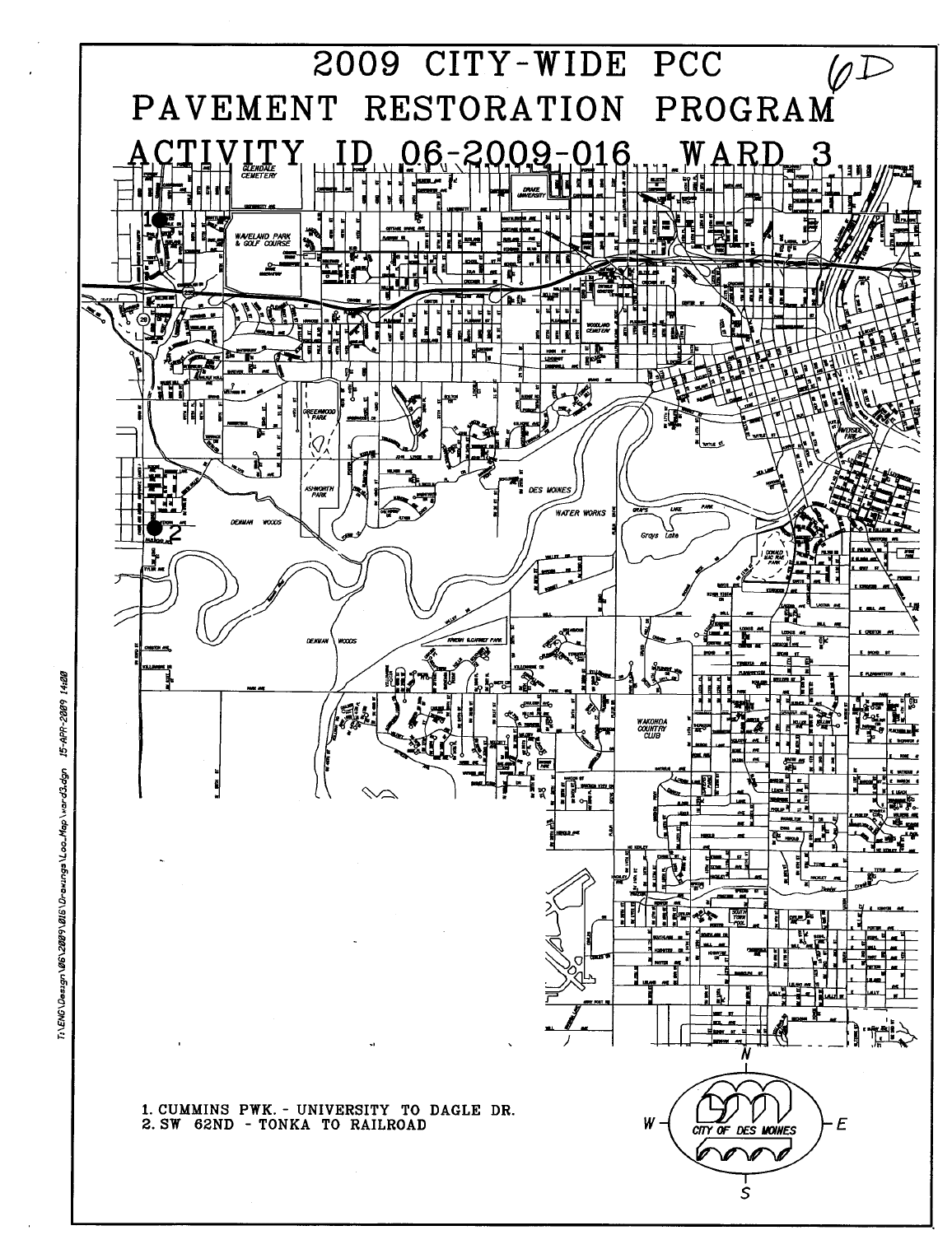